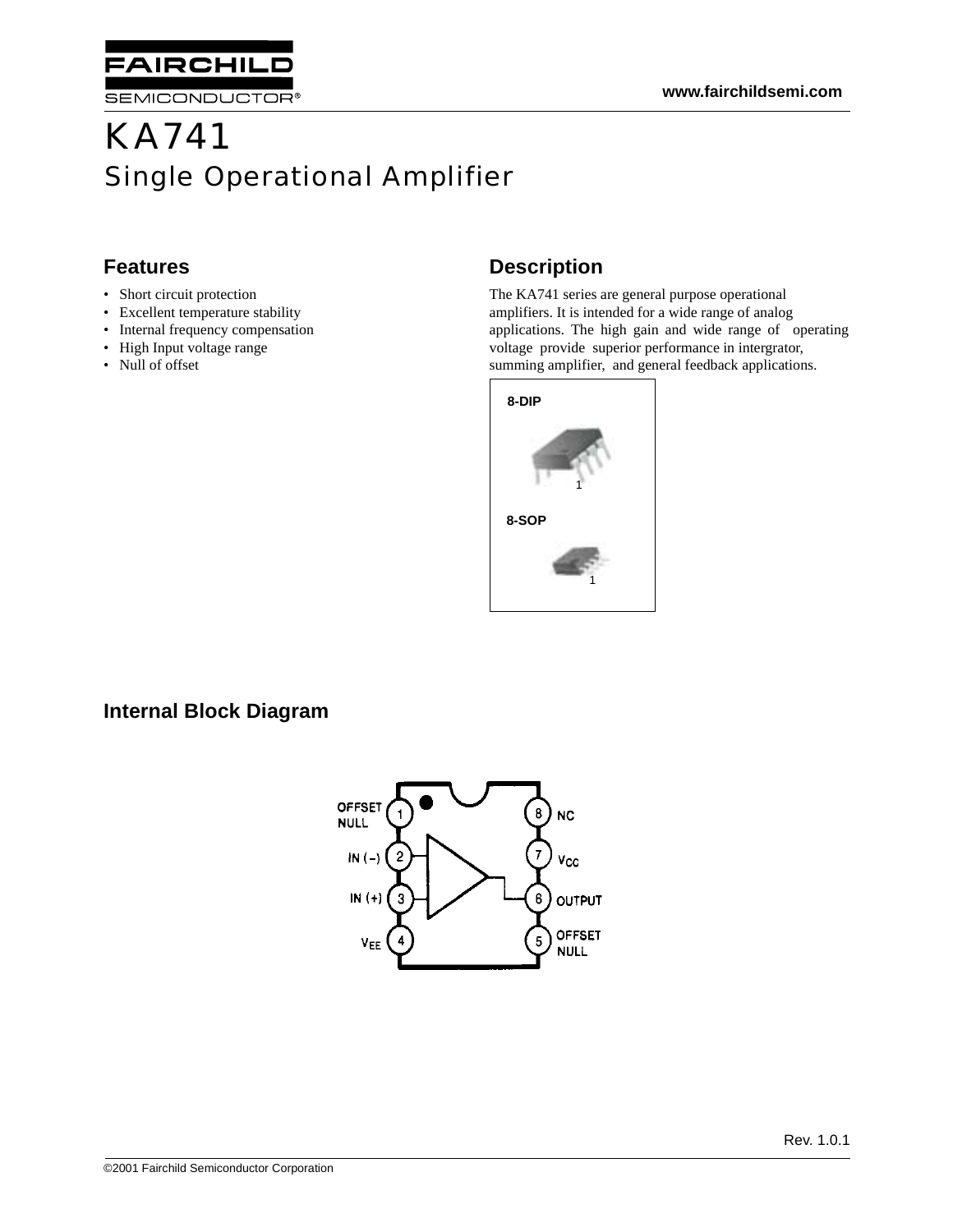### **Schematic Diagram**



## **Absolute Maximum Ratings (TA = 25**°**C)**

| <b>Parameter</b>                                                    | Symbol      | Value                    | Unit        |
|---------------------------------------------------------------------|-------------|--------------------------|-------------|
| Supply Voltage                                                      | <b>VCC</b>  | ±18                      | V           |
| <b>Differential Input Voltage</b>                                   | VI(DIFF)    | 30                       | v           |
| Input Voltage                                                       | Vı          | ±15                      | V           |
| <b>Output Short Circuit Duration</b>                                |             | Indefinite               |             |
| Power Dissipation                                                   | PD          | 500                      | mW          |
| <b>Operating Temperature Range</b><br><b>KA741</b><br><b>KA741I</b> | <b>TOPR</b> | $0 - +70$<br>$-40 - +85$ | $^{\circ}C$ |
| Storage Temperature Range                                           | Tstg        | $-65 - + 150$            | °C          |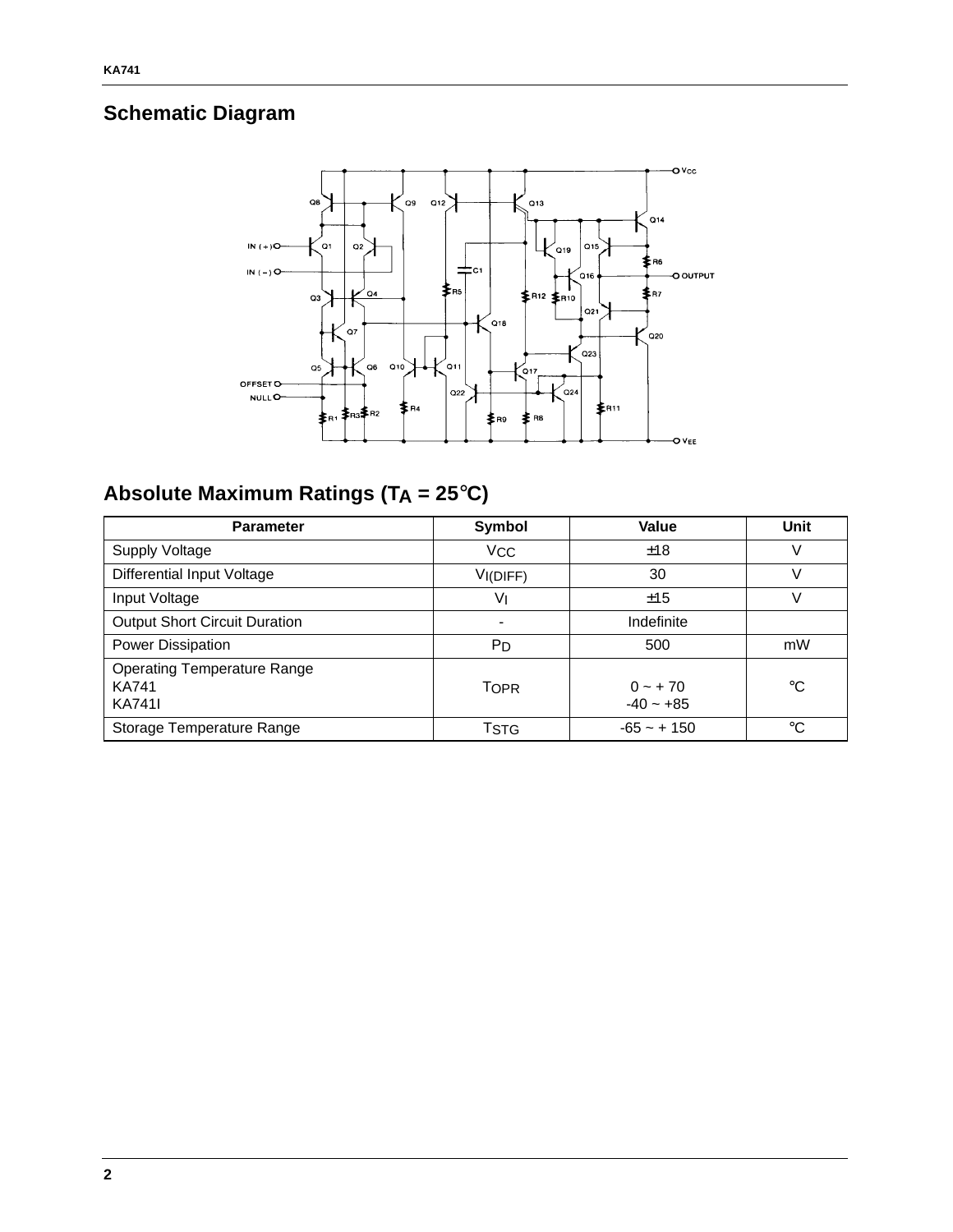### **Electrical Characteristics**

(VCC **=** 15V, VEE = - 15V. TA = 25 °C, unless otherwise specified)

| <b>Parameter</b>                                |                                             | <b>Symbol</b>                      | <b>Conditions</b>                                               |                                          | KA741/KA741I                 |                              |                          | Unit          |
|-------------------------------------------------|---------------------------------------------|------------------------------------|-----------------------------------------------------------------|------------------------------------------|------------------------------|------------------------------|--------------------------|---------------|
|                                                 |                                             |                                    |                                                                 |                                          | Min.                         | Typ.                         | Max.                     |               |
| Input Offset Voltage                            |                                             | <b>V<sub>IO</sub></b>              | $Rs \leq 10K\Omega$                                             |                                          |                              | 2.0                          | 6.0                      | mV            |
|                                                 |                                             |                                    | $RS \leq 50\Omega$                                              |                                          | $\frac{1}{2}$                | $\overline{\phantom{a}}$     | $\frac{1}{2}$            |               |
| Input Offset Voltage<br><b>Adjustment Range</b> |                                             | VIO(R)                             | $VCC = \pm 20V$                                                 |                                          | $\overline{\phantom{a}}$     | ±15                          | $\blacksquare$           | mV            |
| Input Offset Current                            |                                             | Iю                                 |                                                                 | ٠                                        | $\blacksquare$               | 20                           | 200                      | nA            |
| Input Bias Current                              |                                             | <b>IBIAS</b>                       |                                                                 | $\blacksquare$                           | $\frac{1}{2}$                | 80                           | 500                      | nA            |
| Input Resistance (Note1)                        |                                             | $R_{\parallel}$                    | $VCC = \pm 20V$                                                 |                                          | 0.3                          | 2.0                          |                          | MΩ            |
| Input Voltage Range                             |                                             | VI(R)                              |                                                                 | ٠                                        | ±12                          | ±13                          | $\frac{1}{2}$            | $\vee$        |
|                                                 |                                             | Gv                                 | $R$ L $\geq$ 2K $\Omega$                                        | $VCC = \pm 20V$ ,<br>$VO(P-P) = \pm 15V$ |                              |                              |                          | V/mV          |
| Large Signal Voltage Gain                       | $V_{CC} = \pm 15V$ ,<br>$VO(P-P) = \pm 10V$ |                                    |                                                                 | 20                                       | 200                          |                              |                          |               |
| <b>Output Short Circuit Current</b>             |                                             | <b>Isc</b>                         |                                                                 |                                          | $\overline{\phantom{a}}$     | 25                           | $\overline{\phantom{a}}$ | mA            |
|                                                 | $VO(P-P)$                                   | $VCC = \pm 20V$<br>$VCC = \pm 15V$ | $R$ L $\geq$ 10K $\Omega$                                       |                                          |                              |                              | $\vee$                   |               |
| <b>Output Voltage Swing</b>                     |                                             |                                    | $R_{L} \geq 2K\Omega$                                           | $\blacksquare$                           | $\qquad \qquad \blacksquare$ | $\qquad \qquad \blacksquare$ |                          |               |
|                                                 |                                             |                                    | $R$ L $\geq$ 10K $\Omega$                                       | ±12                                      | ±14                          |                              |                          |               |
|                                                 |                                             |                                    | $R_{L} \geq 2K\Omega$                                           | ±10                                      | ±13                          | $\overline{\phantom{a}}$     |                          |               |
| Common Mode Rejection Ratio                     |                                             | <b>CMRR</b>                        | $RS \leq 10K\Omega$ , VCM = ±12V                                |                                          | 70                           | 90                           |                          | dB            |
|                                                 |                                             |                                    | $R_S \leq 50\Omega$ , $VCM = \pm 12V$                           |                                          | $\overline{\phantom{a}}$     | $\overline{\phantom{0}}$     |                          |               |
| Power Supply Rejection Ratio                    |                                             | <b>PSRR</b>                        | $V_{CC} = \pm 15V$ to $V_{CC} = \pm 15V$<br>$R_S \leq 50\Omega$ |                                          | $\overline{\phantom{a}}$     | $\overline{\phantom{0}}$     |                          |               |
|                                                 |                                             |                                    | $VCC = \pm 15V$ to $VCC = \pm 15V$<br>$Rs \leq 10K\Omega$       |                                          | 77                           | 96                           | $\overline{\phantom{a}}$ | dB            |
| Transient                                       | Rise Time                                   | <b>TR</b>                          | <b>Unity Gain</b>                                               |                                          |                              | 0.3                          |                          | μs            |
| Response                                        | Overshoot                                   | <b>OS</b>                          |                                                                 |                                          | $\overline{\phantom{a}}$     | 10                           | $\overline{\phantom{a}}$ | $\frac{0}{0}$ |
| <b>Bandwidth</b>                                |                                             | <b>BW</b>                          |                                                                 |                                          | $\blacksquare$               |                              | $\blacksquare$           | <b>MHz</b>    |
| <b>Slew Rate</b>                                |                                             | <b>SR</b>                          | <b>Unity Gain</b>                                               |                                          | $\frac{1}{2}$                | 0.5                          | $\blacksquare$           | $V/\mu s$     |
| <b>Supply Current</b>                           |                                             | Icc                                | $R_1 = \infty \Omega$                                           |                                          |                              | 1.5                          | 2.8                      | mA            |
| <b>Power Consumption</b>                        |                                             |                                    | $VCC = \pm 20V$                                                 |                                          | $\overline{\phantom{a}}$     | $\frac{1}{2}$                |                          | mW            |
|                                                 |                                             | PC                                 | $V_{CC} = \pm 15V$                                              |                                          | $\overline{\phantom{a}}$     | 50                           | 85                       |               |

Note:

1. Guaranteed by design.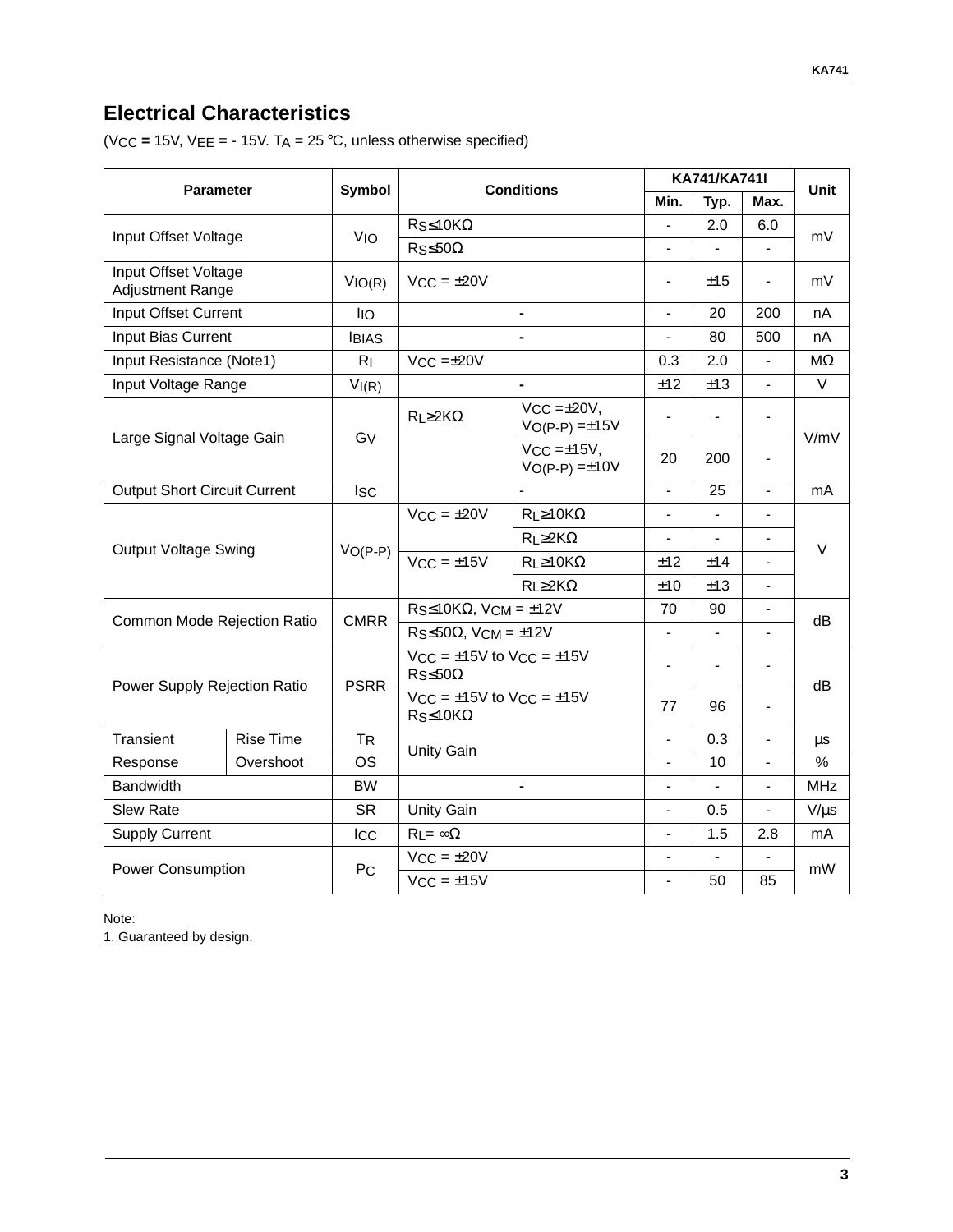#### **Electrical Characteristics**

 $(VCC = ±15V,$  unless otherwise specified)

The following specification apply over the range of 0°C ≤ T<sub>A</sub> ≤ +70 °C for the KA741; and the -40°C ≤ T<sub>A</sub> ≤ +85 °C for the KA741I

|                                     | Symbol          |                                                   |                                             | KA741/KA741I             |                          |                          |                      |
|-------------------------------------|-----------------|---------------------------------------------------|---------------------------------------------|--------------------------|--------------------------|--------------------------|----------------------|
| <b>Parameter</b>                    |                 | <b>Conditions</b>                                 |                                             | Min.                     | Typ.                     | Max.                     | <b>Unit</b>          |
| Input Offset Voltage                |                 | $RS \leq 50\Omega$                                |                                             | $\overline{\phantom{0}}$ |                          |                          | mV                   |
|                                     | V <sub>IO</sub> | $Rs \leq 10K\Omega$                               |                                             | $\overline{\phantom{a}}$ | -                        | 7.5                      |                      |
| Input Offset Voltage Drift          | ΔVΙΟ/ΔΤ         |                                                   | ۰                                           | $\overline{\phantom{0}}$ | -                        |                          | $\mu$ V/ $\degree$ C |
| Input Offset Current                | <b>I</b> IO     |                                                   |                                             | $\overline{\phantom{a}}$ | Ξ.                       | 300                      | nA                   |
| Input Offset Current Drift          | ΔΙΙΟ/ΔΤ         |                                                   | ۰                                           | $\overline{\phantom{a}}$ | -                        |                          | $nA$ °C              |
| Input Bias Current                  | <b>IBIAS</b>    |                                                   |                                             | $\overline{\phantom{a}}$ | $\overline{\phantom{0}}$ | 0.8                      | μA                   |
| Input Resistance (Note1)            | R <sub>1</sub>  | $VCC = \pm 20V$                                   |                                             | $\overline{\phantom{a}}$ | $\overline{\phantom{0}}$ | $\overline{\phantom{a}}$ | $M\Omega$            |
| Input Voltage Range                 | VI(R)           |                                                   |                                             | ±12                      | ±13                      | $\overline{\phantom{a}}$ | $\vee$               |
| <b>Output Voltage Swing</b>         | $VO(P-P)$       | $VCC = \pm 20V$                                   | $Rs \geq 10K\Omega$                         | $\overline{\phantom{a}}$ | $\overline{\phantom{0}}$ | $\blacksquare$           | $\vee$               |
|                                     |                 |                                                   | $R_S \geq 2K\Omega$                         | $\overline{\phantom{a}}$ | $\overline{\phantom{0}}$ | $\overline{\phantom{a}}$ |                      |
|                                     |                 | $VCC = \pm 15V$                                   | $Rs \geq 10K\Omega$                         | ±12                      | ±14                      | $\frac{1}{2}$            |                      |
|                                     |                 |                                                   | $R_S \geq 2K\Omega$                         | ±10                      | ±13                      |                          |                      |
| <b>Output Short Circuit Current</b> | <b>ISC</b>      |                                                   |                                             | 10                       | $\blacksquare$           | 40                       | mA                   |
| Common Mode Rejection Ratio         | <b>CMRR</b>     | $RS \leq 10K\Omega$ , VCM = ±12V                  |                                             | 70                       | 90                       | $\overline{\phantom{0}}$ | dB                   |
|                                     |                 | $\text{Rs}\leq 50\Omega$ , V <sub>CM</sub> = ±12V |                                             | $\overline{\phantom{a}}$ | $\blacksquare$           | $\overline{\phantom{a}}$ |                      |
| Power Supply Rejection Ratio        | <b>PSRR</b>     | $VCC = \pm 20V$<br>to $±5V$                       | $RS \leq 50\Omega$                          | $\overline{\phantom{a}}$ | Ξ.                       | $\overline{\phantom{0}}$ | dВ                   |
|                                     |                 |                                                   | $R_S \leq 10K\Omega$                        | 77                       | 96                       | $\overline{\phantom{a}}$ |                      |
| Large Signal Voltage Gain           | Gy              | $Rs \geq 2K\Omega$                                | $VCC = \pm 20V$ ,<br>$V_{O(P-P)} = \pm 15V$ |                          |                          |                          | V/mV                 |
|                                     |                 |                                                   | $VCC = \pm 15V$ ,<br>$V_{O(P.P)} = \pm 10V$ | 15                       |                          |                          |                      |
|                                     |                 |                                                   | $VCC = \pm 15V$ ,<br>$V_O(P-P) = \pm 2V$    |                          |                          |                          |                      |

Note :

1. Guaranteed by design.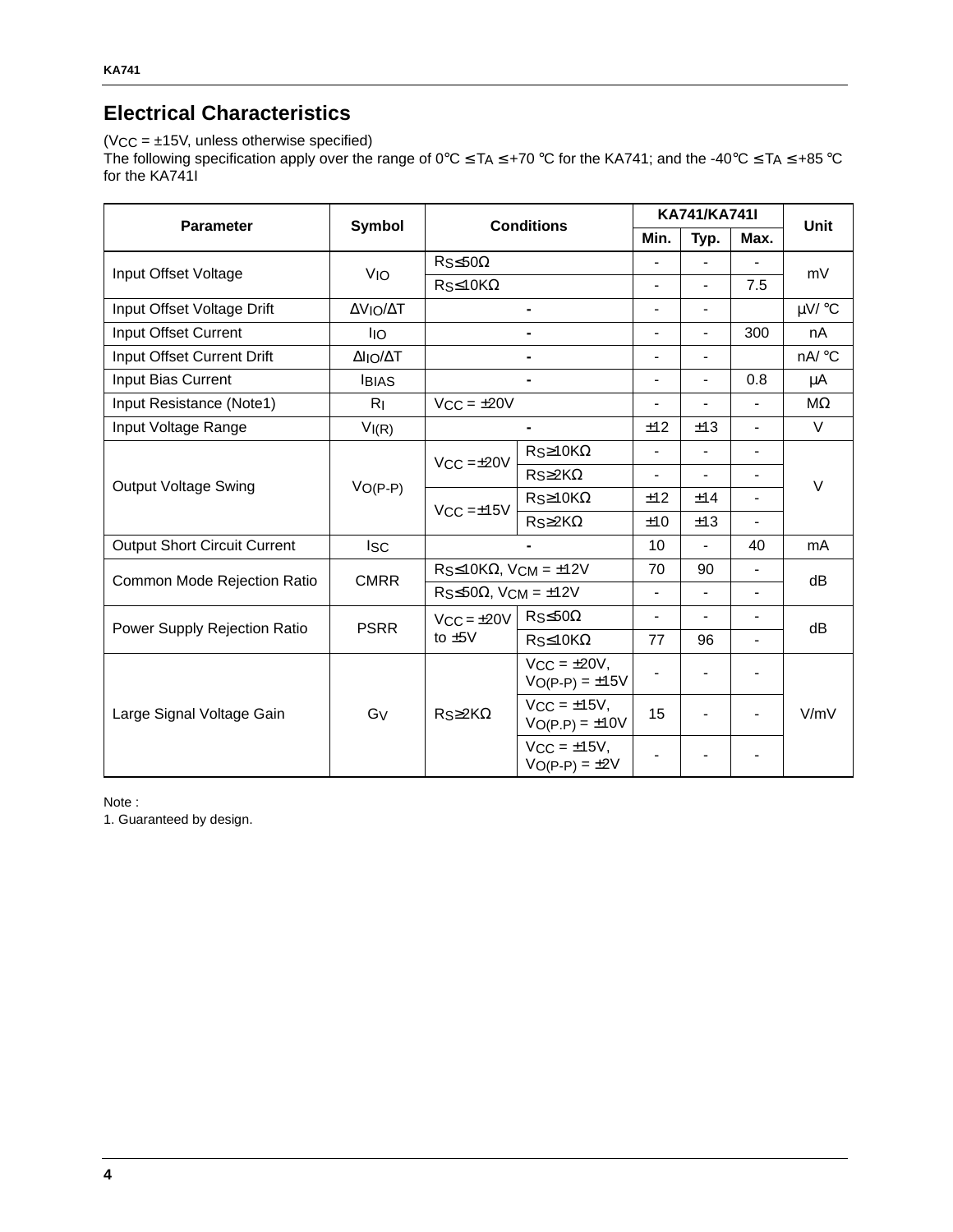## **Typical Performance Characteristics**



**Figure 1. Output Resistance vs Frequency** 



**Figure 3. Input Bias Current vs Ambient Temperature Figure 4. Power Consumption vs Ambient Temperature**



**Figure 5. Input Offset Current vs Ambient Temperature Figure 6. Input Resistance vs Ambient Temperature**



**Figure 2. Input Resistance and Input Capacitance vs Frequency** 



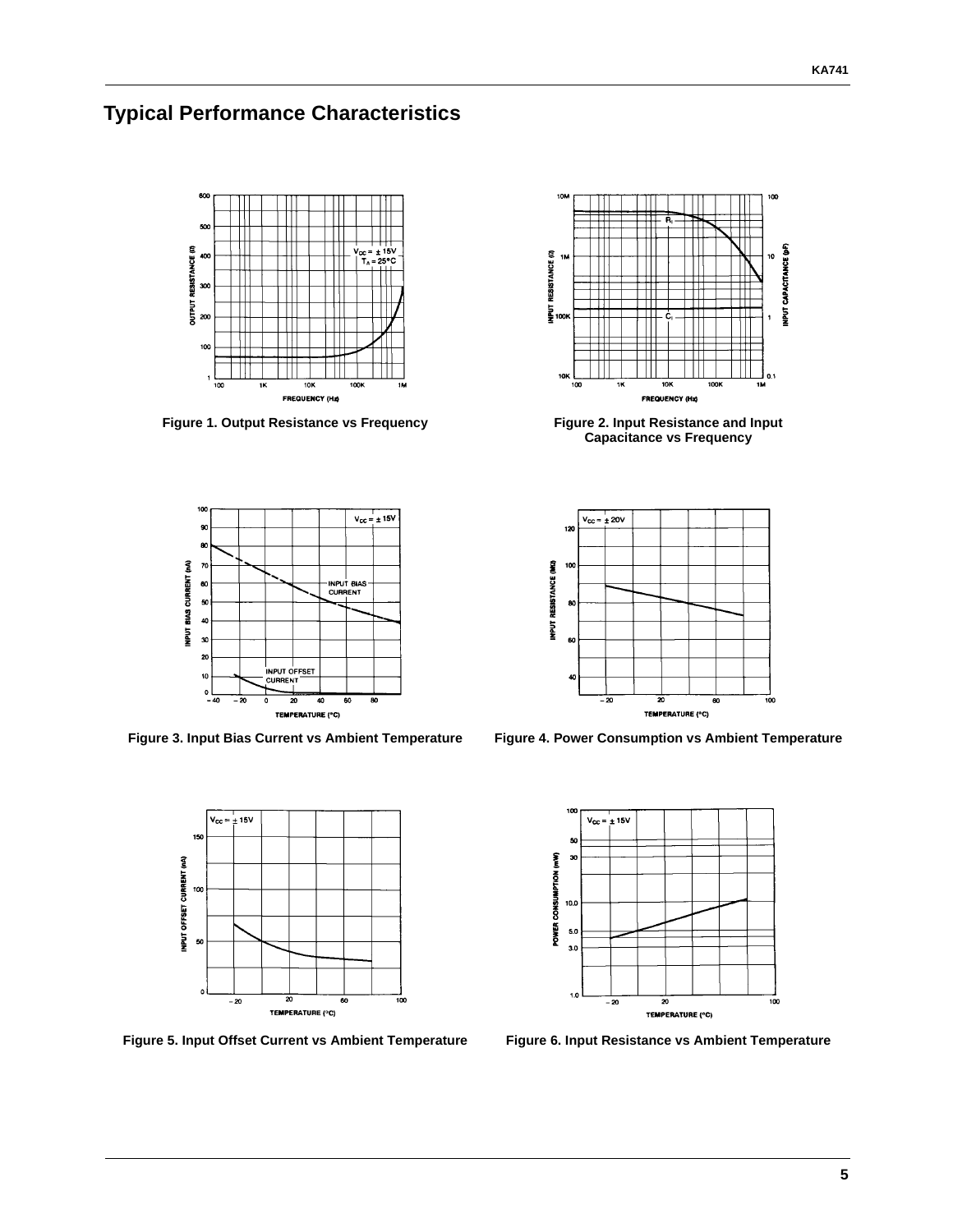#### **Typical Performance Characteristics (continued)**



**Figure 7. Normalized DC Parameters vs Ambient Temperature**



Figure 9. Frequency Characteristics vs Supply Voltage Figure 10. Output Short Circuit Current vs





**Figure 8. Frequency Characteristics vs Ambient Temperature**



**Ambient Temperature**



**Figure 11. Transient Response Figure 12. Common-Mode Rejection Ratio vs Frequency**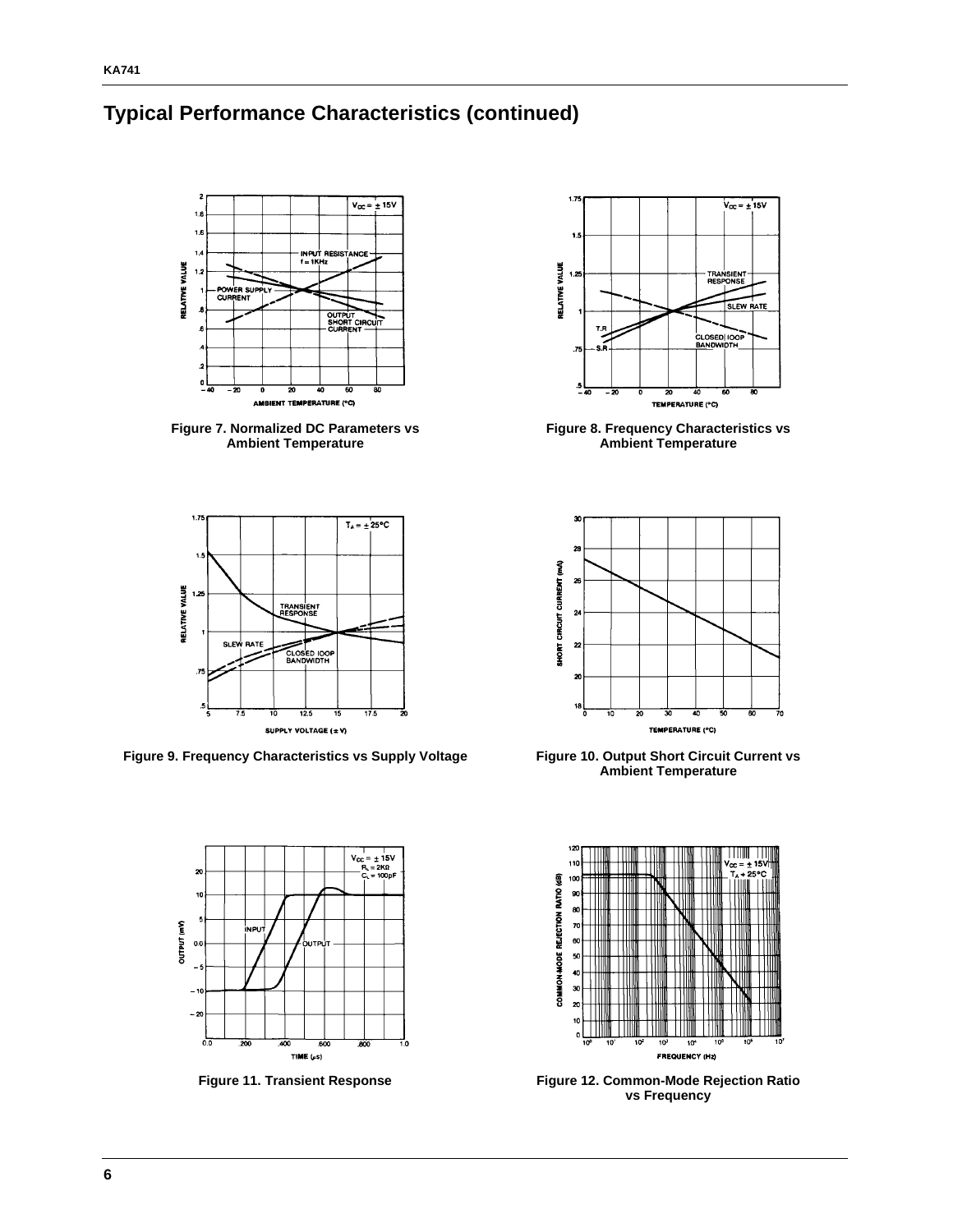## **Typical Performance Characteristics (continued)**



**Figure 13. Voltage Follower Large Signal Pulse Response Figure 14. Output Swing and Input Range** 



**vs Supply Voltage**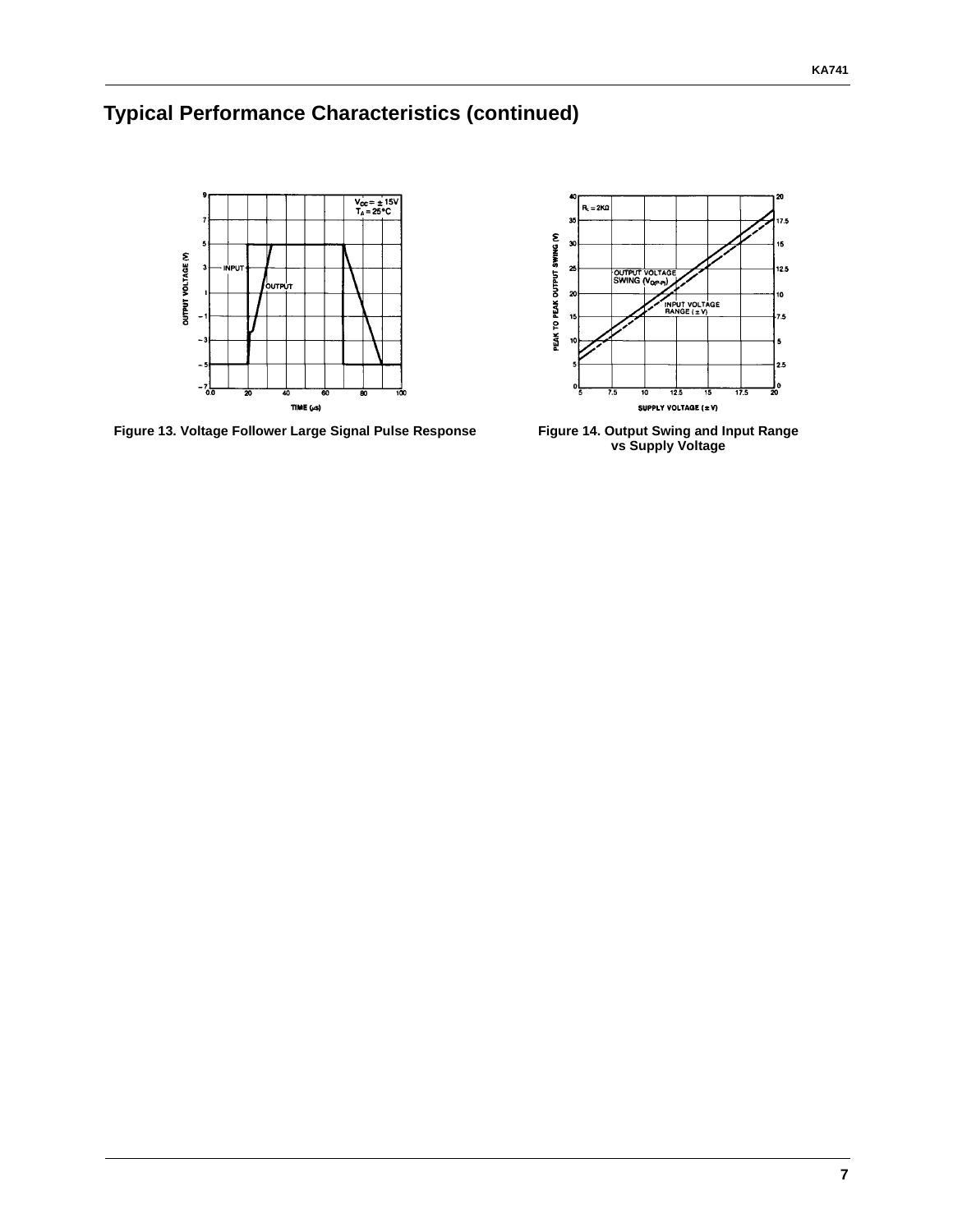#### **Mechanical Dimensions**

#### **Package**



**8-DIP**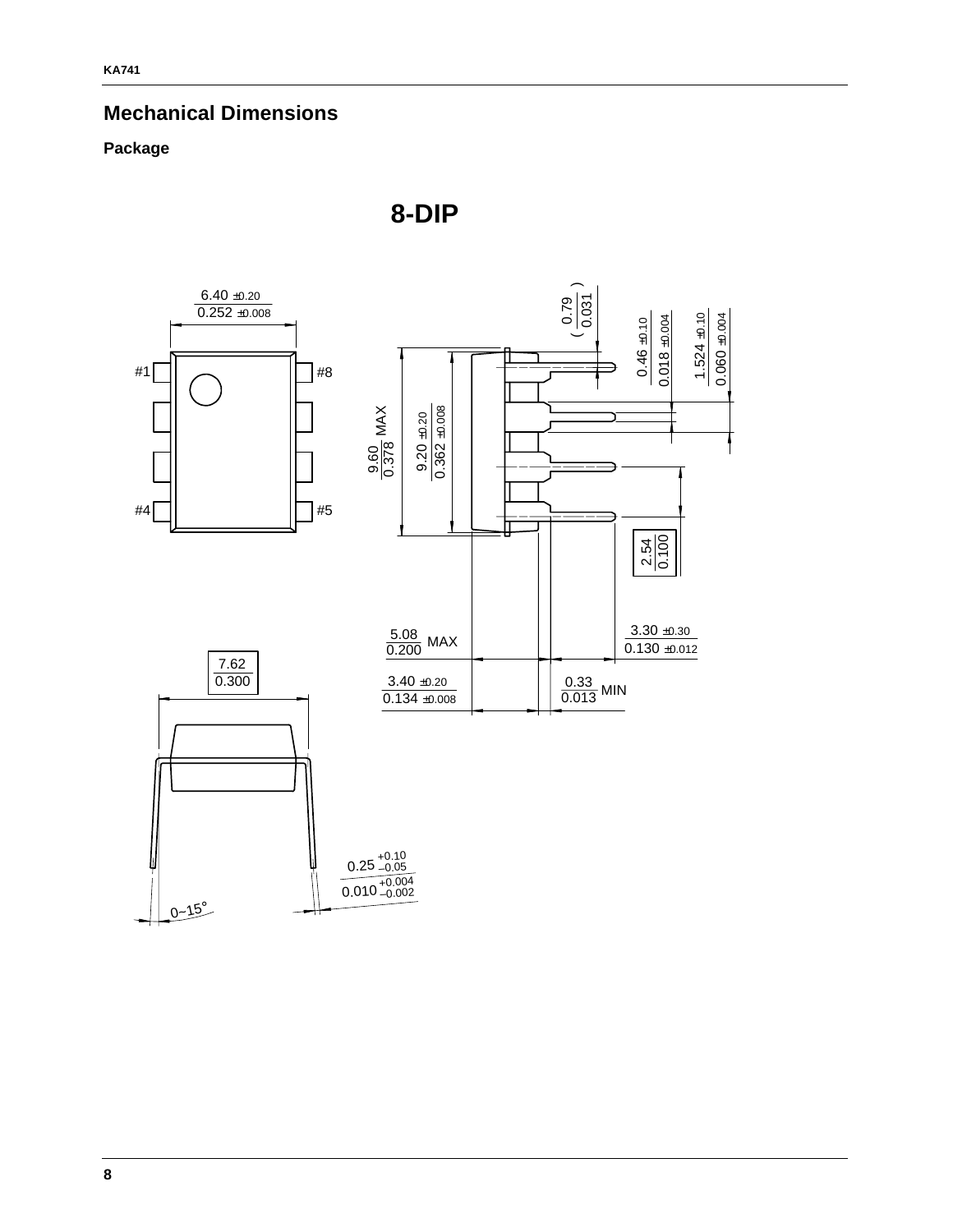### **Mechanical Dimensions (Continued)**

#### **Package**

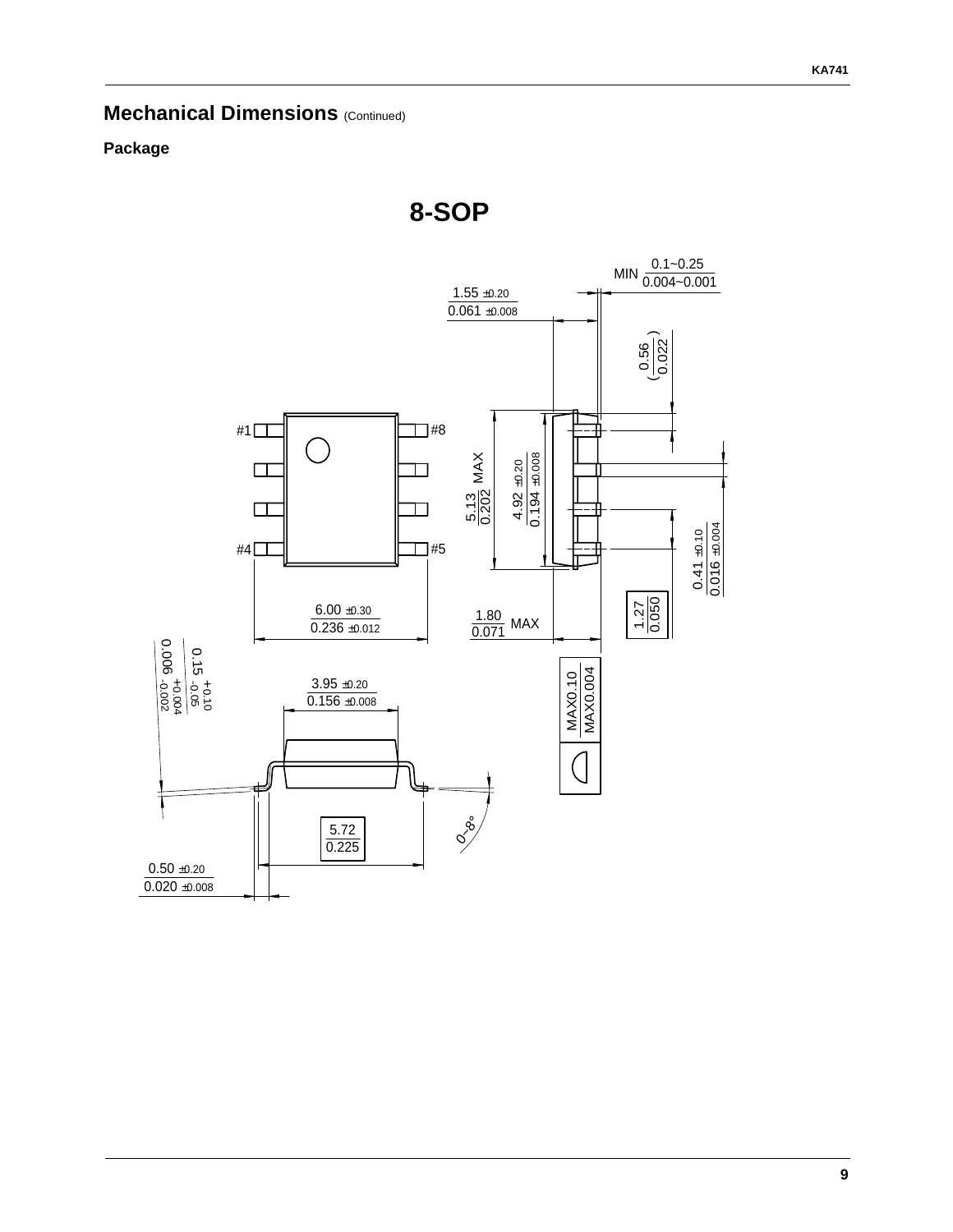### **Ordering Information**

| <b>Product Number</b> | Package | <b>Operating Temperature</b> |
|-----------------------|---------|------------------------------|
| <b>KA741</b>          | 8-DIP   | $0 - +70$ °C                 |
| <b>KA741D</b>         | 8-SOP   |                              |
| KA7411                | 8-DIP   | $-40 \sim +85$ °C            |